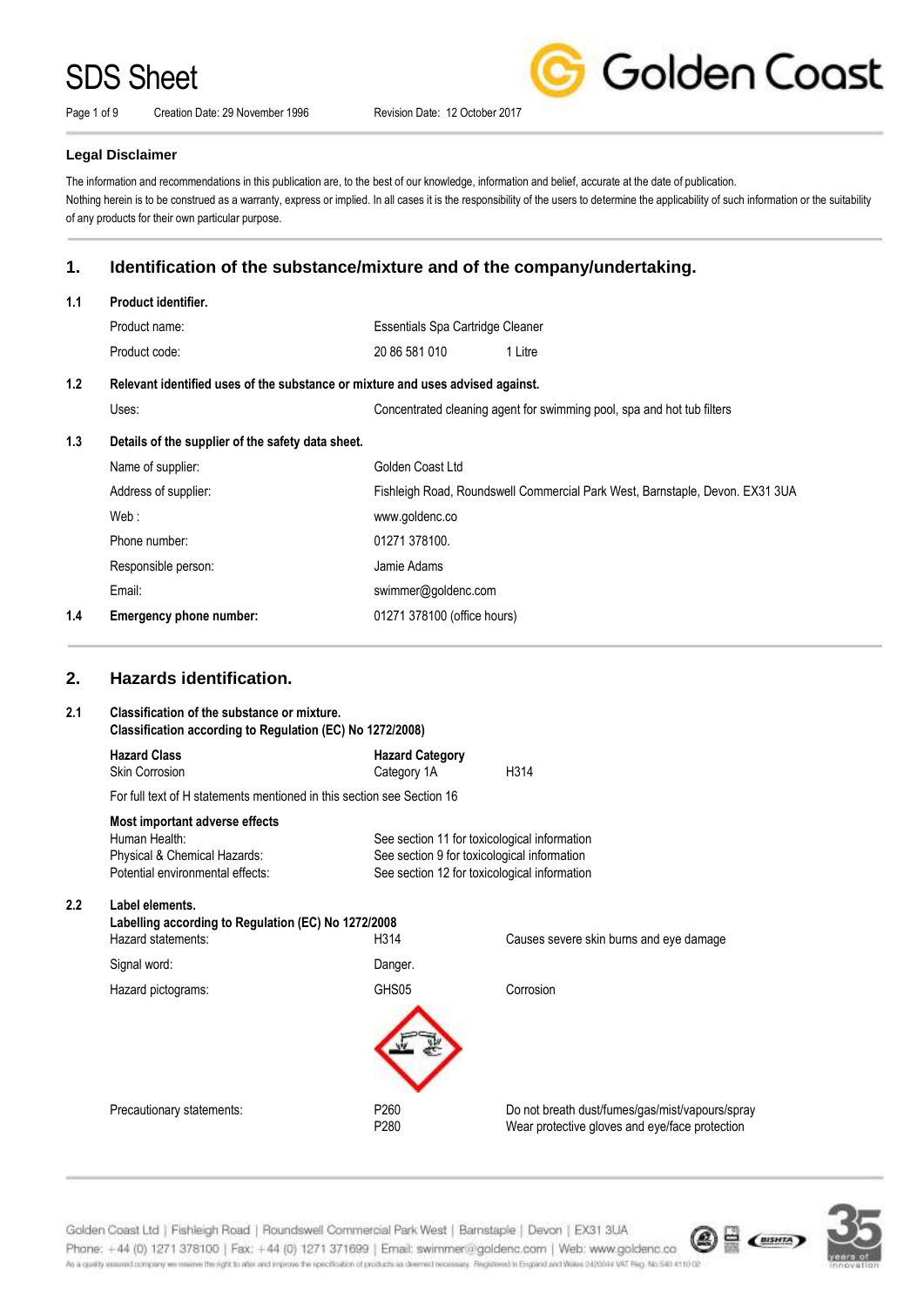Page 2 of 9 Creation Date: 29 November 1996 Revision Date: 12 October 2017

Golden Coast

#### **Legal Disclaimer**

The information and recommendations in this publication are, to the best of our knowledge, information and belief, accurate at the date of publication. Nothing herein is to be construed as a warranty, express or implied. In all cases it is the responsibility of the users to determine the applicability of such information or the suitability of any products for their own particular purpose.

#### **Precautionary phrases.**

Keep out of reach of children.

Wear protective gloves/protective clothing/eye protection/face protection.

If in eyes: Rinse cautiously with water for several minutes. Remove contact lenses, if present and easy to do. Continue rinsing.

If on skin (or hair): Remove/take off immediately take off all contaminated clothing. Rinse skin with water/shower.

Avoid breathing dust/fume/gas/mist/spray.

If medical advice is needed, have product container or label at hand.

#### **2.3 Other hazards.**

None.

# **3. Composition/information on ingredients.**

# **3.1 Mixtures.**

| <b>Chemical Name</b>                      | <b>Concentration</b> | <b>CAS Number</b> | <b>EC Number</b> | R/H Phrases *                     | <b>Symbols</b> |
|-------------------------------------------|----------------------|-------------------|------------------|-----------------------------------|----------------|
| potassium hydroxide, caustic potash       | 10-30%               | 1310-58-3         | 215-181-3        | H302, H314                        | GHS05, GHS07   |
|                                           |                      |                   |                  | R <sub>22</sub> , R <sub>35</sub> | C              |
| tetrasodium ethylene diamine tetraacetate | 1-10%                | 64-02-8           | 200-573-9        | H302, H318                        | GHS05, GHS07   |
|                                           |                      |                   |                  | R22.R41                           | Xn             |

See Section 16.

# **4. First aid measures.**

#### **4.1 Description of first aid measures.**

| If inhaled:              | Remove victim to fresh air and keep at rest in a position comfortable for breathing.                                                                                                |
|--------------------------|-------------------------------------------------------------------------------------------------------------------------------------------------------------------------------------|
| If on skin (or hair):    | Remove/take off immediately all contaminated clothing. Rinse skin with water/shower.                                                                                                |
|                          | If skin irritation or rash occurs: Get medical advice/attention.                                                                                                                    |
| If in eyes:              | Rinse cautiously with water for several minutes. Remove contact lenses, if present and easy to do.<br>Continue rinsing.<br>If eye irritation persists: Get medial advice/attention. |
| If swallowed:            | Rinse mouth. Do NOT induce vomiting.                                                                                                                                                |
| If exposed or concerned: | Get medical advice/attention.                                                                                                                                                       |

# **4.2 Most important symptoms and effects, both acute and delayed.**

Corrosive effects.

Causes blistering of the skin.

Can cause damage to the eyes and skin.

Can cause damage to the mucous membranes.

# **4.3 Indication of immediate medical attention and special treatment needed.**



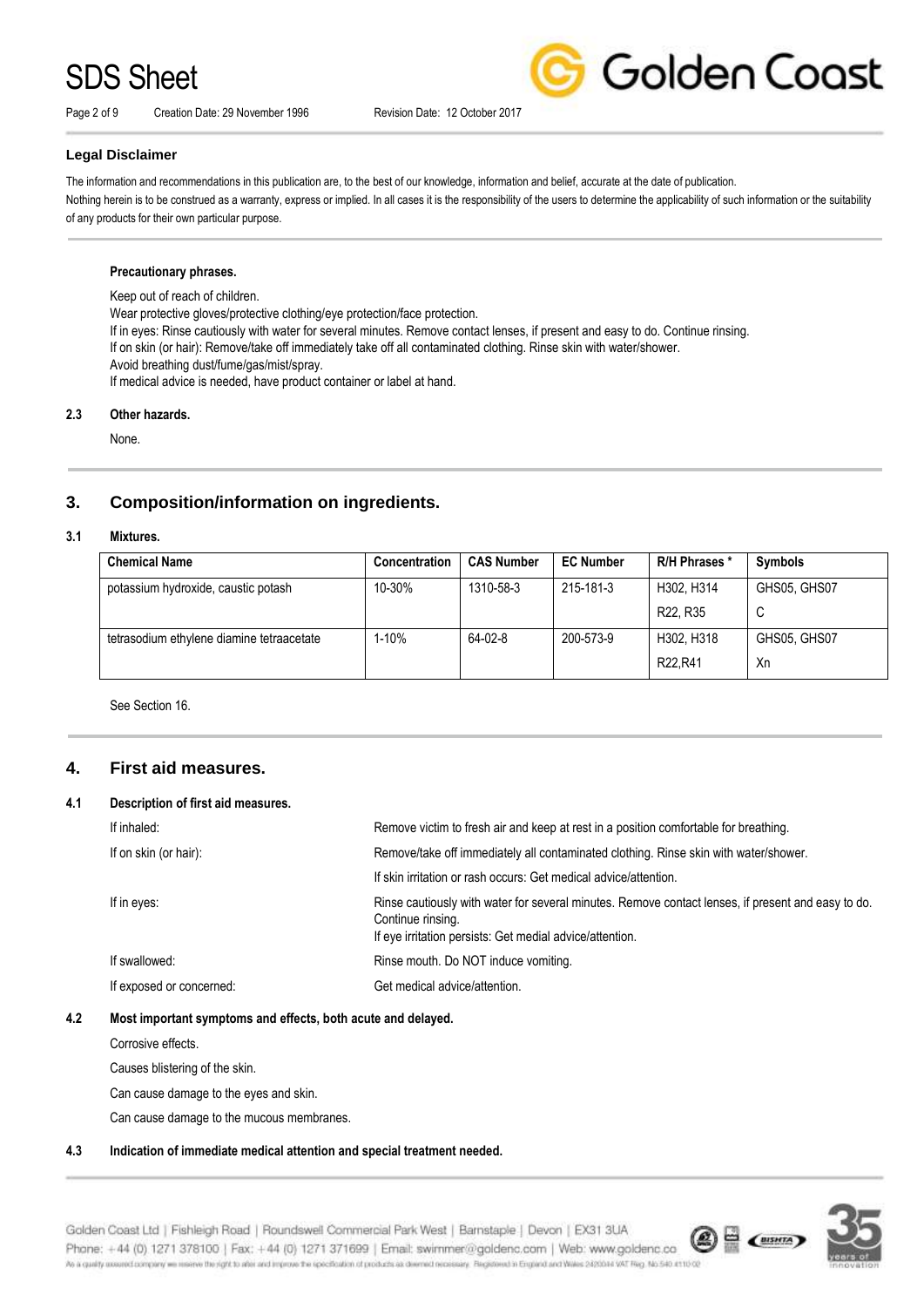

Golden Coast

# **Legal Disclaimer**

The information and recommendations in this publication are, to the best of our knowledge, information and belief, accurate at the date of publication. Nothing herein is to be construed as a warranty, express or implied. In all cases it is the responsibility of the users to determine the applicability of such information or the suitability of any products for their own particular purpose.

Treat symptomatically.

# **5. Firefighting measures.**

#### **5.1 Extinguishing media.**

Use water spray or fog, alcohol resistant foam, dry chemical or carbon dioxide. This product is not flammable.

#### **5.2 Special hazards arising from the substance or mixture.**

See Section 10.6. Gives off irritating or toxic fumes (or gases) in a fire.

#### **5.3 Advice for firefighters.**

Wear protective clothing as per Section 8.

Collect contaminated fire extinguishing water separately. This MUST not be discharged into drains. Prevent fire extinguishing water from contaminating surface or ground water.

Use water to cool containers exposed to fire.

# **6. Accidental release measures.**

## **6.1 Personal precautions, protective equipment and emergency procedures.**

Wear protective clothing as per Section 8.

Evacuate the area and keep personnel upwind.

Avoid breathing dust/fume/gas/mist/vapours/spray.

Avoid contact with skin and eyes.

Eyewash bottled should be available.

## **6.2 Environmental precautions.**

Do not allow to enter public sewers and watercourses.

Contain the spillage using bunding.

# **6.3 Methods and materials for containment and cleaning up.**

Absorb spillage in earth or sand.

Place in appropriate container.

Seal containers and label them.

Remove contaminated material to safe location for subsequent disposal.

#### **6.4 Reference to other sections.**

See Section 7 & 8.



Golden Coast Ltd | Fishleigh Road | Roundswell Commercial Park West | Barnstaple | Devon | EX31 3UA  $\circledR$   $\circ$ Phone: +44 (0) 1271 378100 | Fax: +44 (0) 1271 371699 | Email: swimmer@goldenc.com | Web: www.goldenc.co we the right to aller and improve the specification of products as deemed necessary. Registered in England and Wales 2420044 WAT Reg. No 540 #110 02 As a quality assured company we is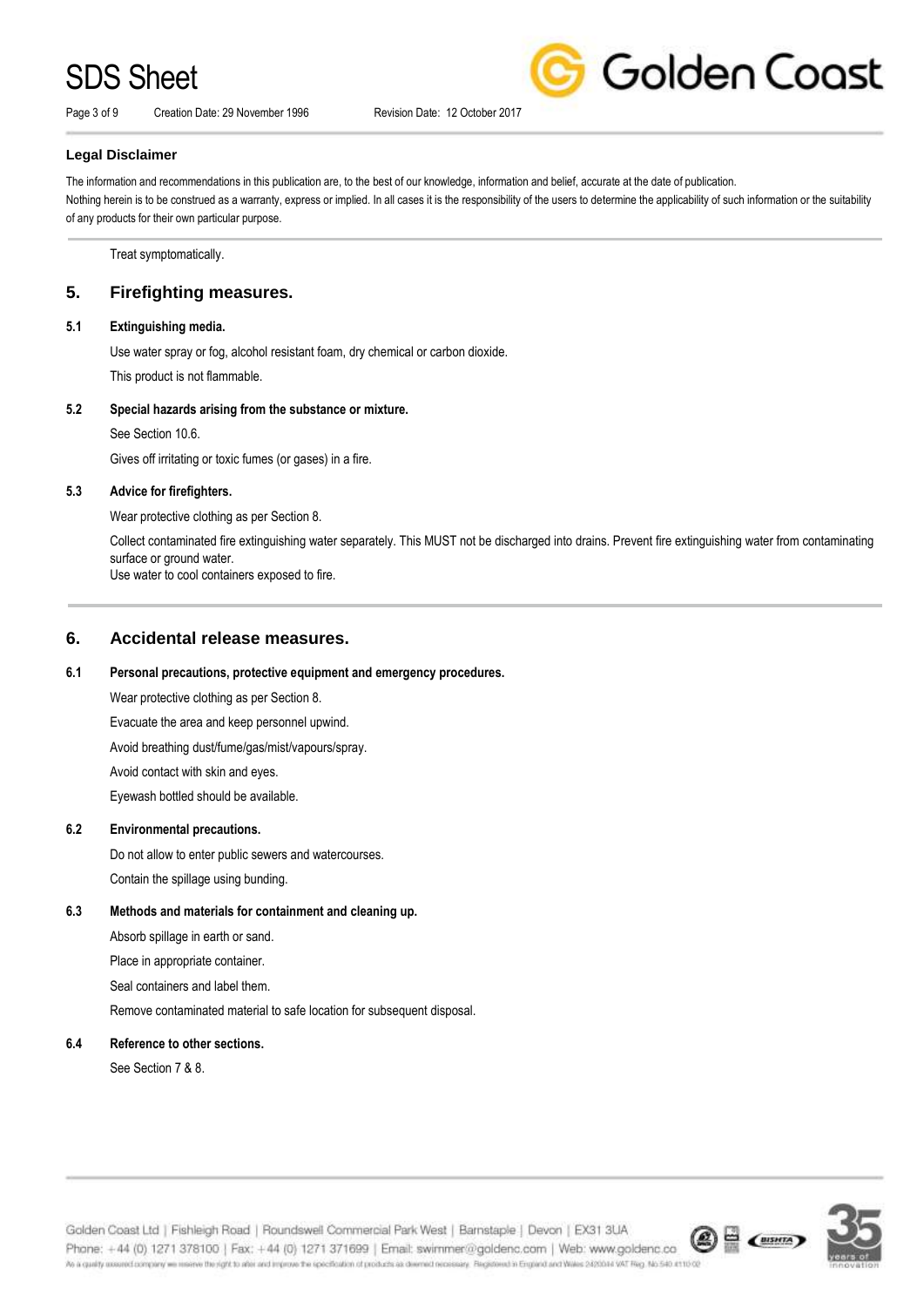Page 4 of 9 Creation Date: 29 November 1996 Revision Date: 12 October 2017



#### **Legal Disclaimer**

The information and recommendations in this publication are, to the best of our knowledge, information and belief, accurate at the date of publication. Nothing herein is to be construed as a warranty, express or implied. In all cases it is the responsibility of the users to determine the applicability of such information or the suitability of any products for their own particular purpose.

# **7. Handling and storage.**

#### **7.1 Precautions for safe handling.**

Avoid contact with skin and eyes. Avoid breathing dust/fume/gas/mist/vapours/spray. Use only outdoors or in a well ventilated area. Do not eat, drink or smoke when using this product. Wash thoroughly after handling. Eyewash bottles should be available.

## **7.2 Conditions for safe storage, including any incompatibilities.**

Keep in an area equipped with acid resistant flooring. Keep only in original container. Keep container tightly closed. Keep in a cool, dry, well ventilated place. Protect from heat. Keep away from foodstuff. Incompatible with oxidising substances. Contact with metals may form explosive gases.

## **7.3 Specific end use(s).**

Cleaner.

# **8. Exposure controls/personal protection.**

#### **8.1 Control parameters.**

potassium hydroxide; caustic potash. WEL (short term) 2 mg/m3.

# **8.2 Exposure controls.**

Engineering controls should be provided which maintain airborne concentrations as low as practicable.

#### **Occupation exposure controls.**

In case of inadequate ventilation wear respiratory protection.

Wear goggles giving complete eye protection.

Wear protective gloves. The selected protective gloves have to satisfy the specifications of EU Directive 89/686/EEC and Standard EN 374. Wear suitable clothing providing resistance to acids.



Golden Coast Ltd | Fishleigh Road | Roundswell Commercial Park West | Barnstaple | Devon | EX31 3UA Phone: +44 (0) 1271 378100 | Fax: +44 (0) 1271 371699 | Email: swimmer@goldenc.com | Web: www.goldenc.co As a quality assumed company we reserve the right to also and improve the specification of products as deemed necessary. Registered in England and Wales 2420044 VAT Reg. No 540 £110.00

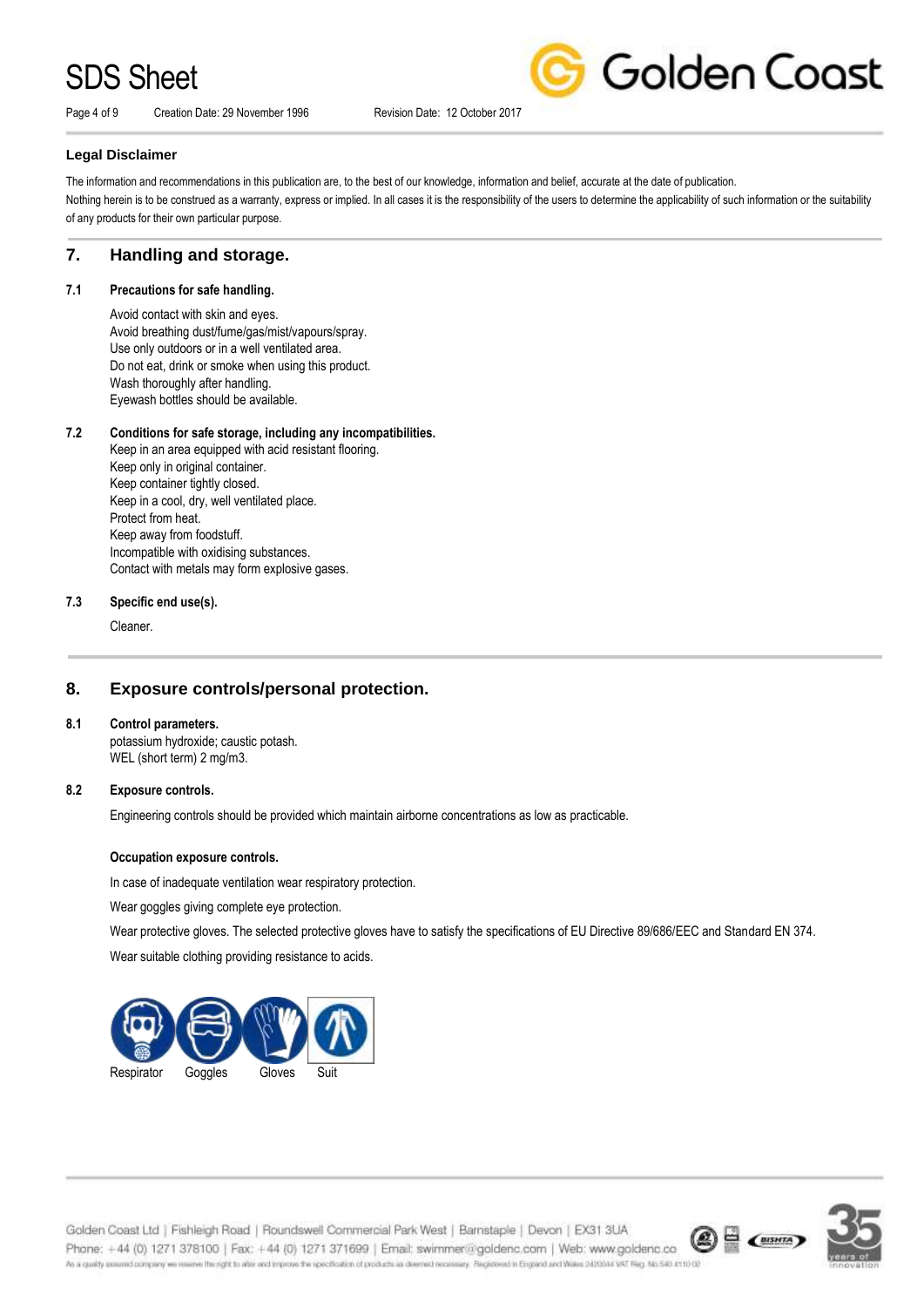Page 5 of 9 Creation Date: 29 November 1996 Revision Date: 12 October 2017

Golden Coast

# **Legal Disclaimer**

The information and recommendations in this publication are, to the best of our knowledge, information and belief, accurate at the date of publication. Nothing herein is to be construed as a warranty, express or implied. In all cases it is the responsibility of the users to determine the applicability of such information or the suitability of any products for their own particular purpose.

# **9. Physical and chemical properties.**

# **9.1 Information on basic physical and chemical properties.**

|     | Odour:                    | Perceptible odour.        |
|-----|---------------------------|---------------------------|
|     | Appearance:               | Light, yellow, liquid.    |
|     | pH:                       | >10                       |
|     | Boiling point:            | Not known.                |
|     | Vapour pressure:          | Not known.                |
|     | Vapour density:           | Not known.                |
|     | Melting point:            | Not applicable.           |
|     | Miscible.                 |                           |
|     | Specific gravity:         | $1.17 - 1.2$ g/cm3        |
|     | Flash point:              | Not applicable.           |
|     | Non explosive.            |                           |
|     | Evaporation rate:         | Not known.                |
|     | Viscosity:                | Not applicable.           |
| 9.2 | <b>Other Information:</b> | No information available. |

# **10. Stability and reactivity.**

# **10.1 Reactivity.**

No information available.

# **10.2 Chemical stability.**

No decomposition if stored normally.

# **10.3 Possibility of hazardous reactions.**

Reacts with metals liberating hydrogen.

# **10.4 Conditions to avoid.**

Avoid overheating.

# **10.5 Incompatible materials.**

Incompatible with acid. Incompatible with strong oxidising substances. Do not mix with any other products.

**10.6 Hazardous decomposition products.** Decomposition products may include toxic fumes.



Golden Coast Ltd | Fishleigh Road | Roundswell Commercial Park West | Barnstaple | Devon | EX31 3UA Phone: +44 (0) 1271 378100 | Fax: +44 (0) 1271 371699 | Email: swimmer@goldenc.com | Web: www.goldenc.co As a quality assumed company we reserve the right to able and improve the specification of products as dewned necessary. Registered in England and Wales 2420044 VAT Reg. No 540 £110.00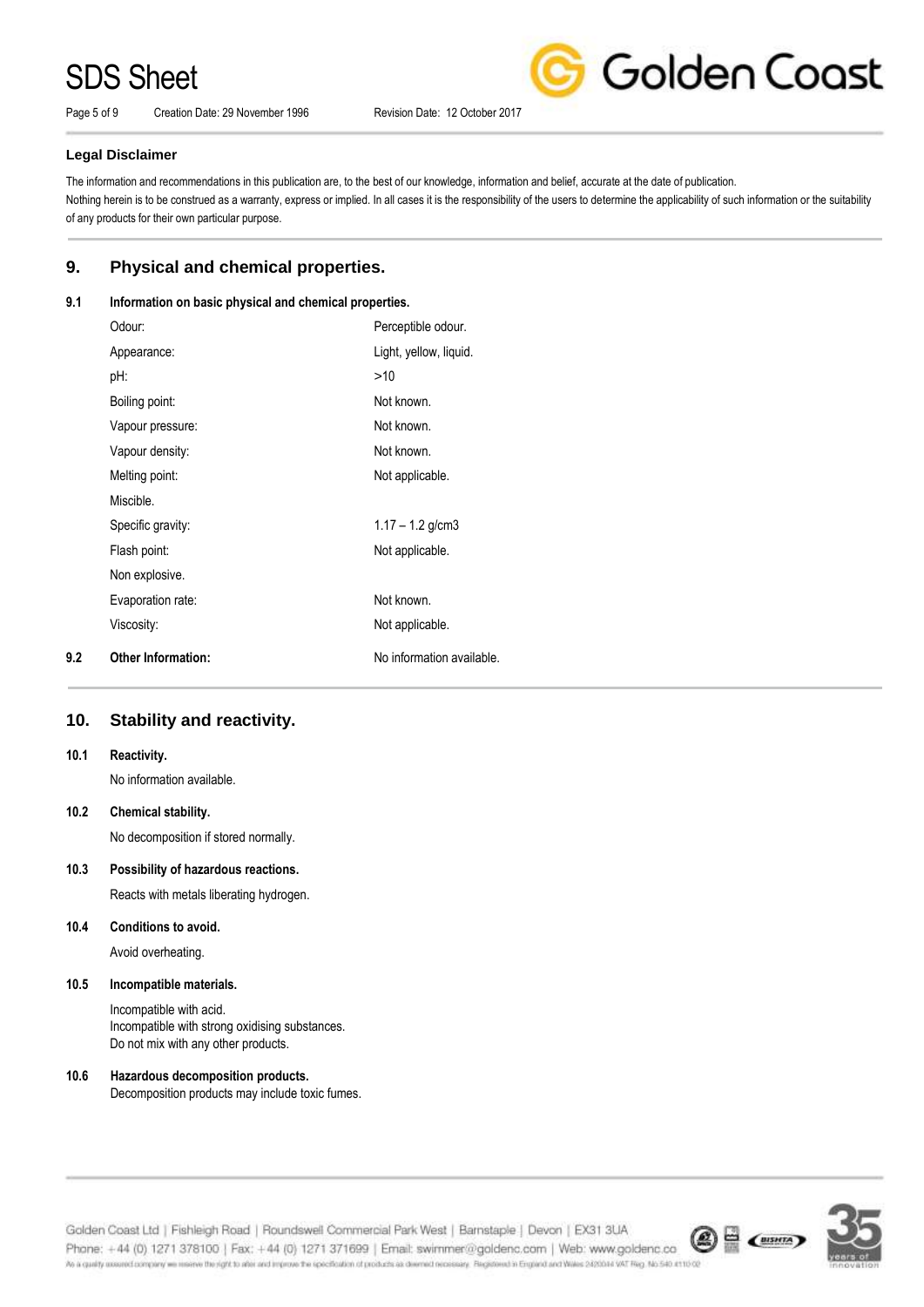Page 6 of 9 Creation Date: 29 November 1996 Revision Date: 12 October 2017

# Golden Coast

#### **Legal Disclaimer**

The information and recommendations in this publication are, to the best of our knowledge, information and belief, accurate at the date of publication. Nothing herein is to be construed as a warranty, express or implied. In all cases it is the responsibility of the users to determine the applicability of such information or the suitability of any products for their own particular purpose.

# **11. Toxicological information.**

# **11.1 Information on toxicological effects.**

LD50 (oral,rat) 333 mg/kg. **Inhalation.** May cause respiratory tract irritation. May cause coughing. May cause shortness of breath. In cases of severe exposure, burning sensation may develop. **Contact with skin.** Causes blistering of the skin. Causes burning sensation. Causes redness and swelling. **Contact with eyes.** Causes pain. Causes redness. Causes burning sensation. Can cause damage to the eyes. **Ingestion.** Can cause soreness and redness of the mouth and throat. May cause burns to mouth and throat. May cause perforation of the oesophagus and stomach. **Carcinogenicity.** No evidence of carcinogenic effects. **Teratogenicity.** No information available. **Mutagenicity.**

No information available.

# **12. Ecological information.**

## **12.1 Toxicity.**

No information available.

# **12.2 Persistence and degradability.**

Biodegradable.

# **12.3 Bioaccumulation potential.**

Bioaccumulation is not expected.

Golden Coast Ltd | Fishleigh Road | Roundswell Commercial Park West | Barnstaple | Devon | EX31 3UA Phone: +44 (0) 1271 378100 | Fax: +44 (0) 1271 371699 | Email: swimmer@goldenc.com | Web: www.goldenc.co we the right to aller and improve the specification of products as deemed necessary. Registered in England and Wales 2420044 WAT Reg. No 540 #110 02 As a quality assumed company we is

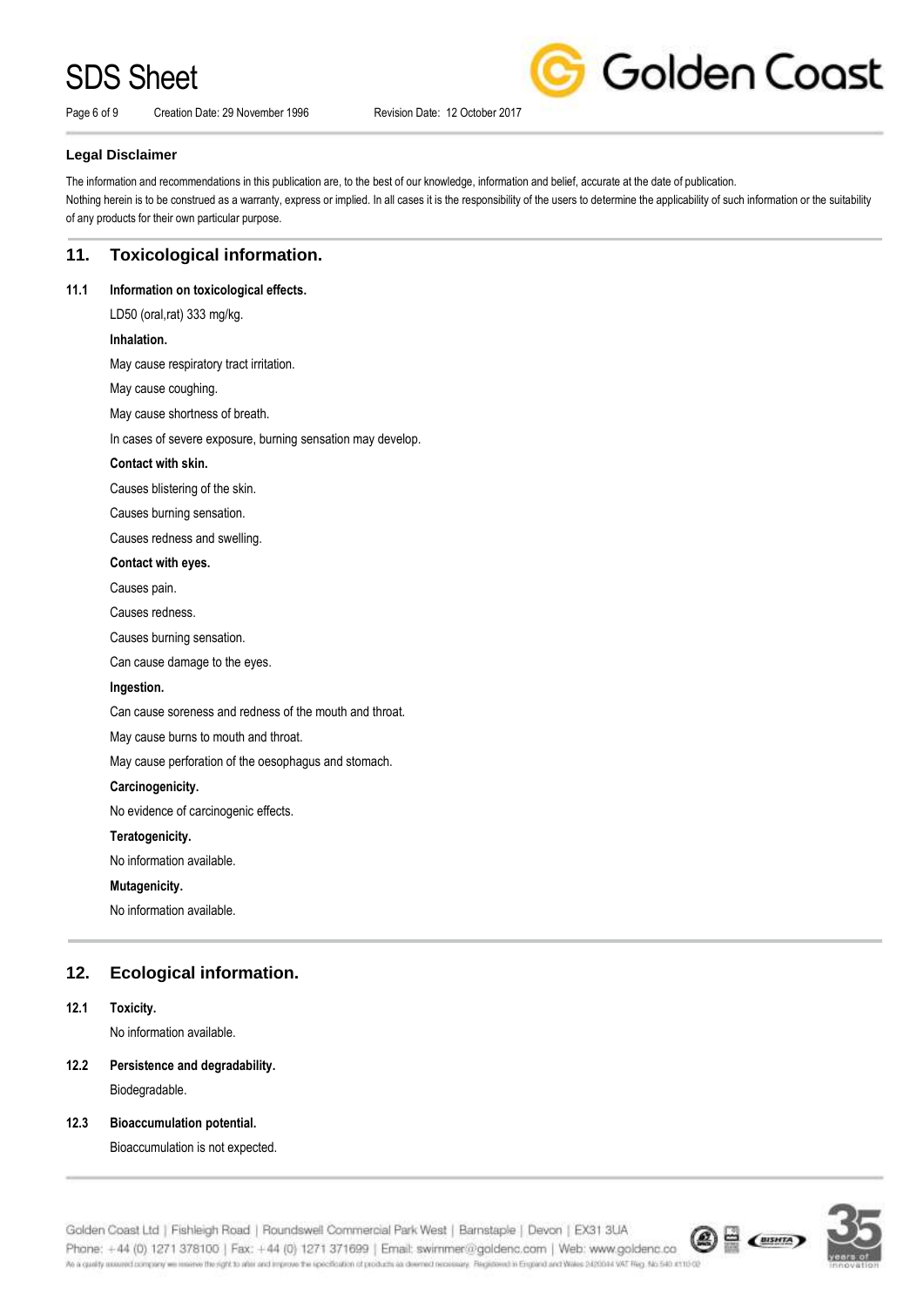Page 7 of 9 Creation Date: 29 November 1996 Revision Date: 12 October 2017



#### **Legal Disclaimer**

The information and recommendations in this publication are, to the best of our knowledge, information and belief, accurate at the date of publication. Nothing herein is to be construed as a warranty, express or implied. In all cases it is the responsibility of the users to determine the applicability of such information or the suitability of any products for their own particular purpose.

#### **12.4 Mobility in soil.**

High mobility in soil.

### **12.5 Results of PBT and vPvB assessment.**

Not a PBT according to REACH Annex XIII.

#### **12.6 Other adverse effects.**

Do not allow product to reach ground water, water course or sewage system. Must not reach sewage water or drainage ditch undiluted or unneutralised. Danger to drinking water if even extremely small quantities leak into the ground.

# **13. Disposal considerations.**

#### **13.1 Waste treatment methods.**

Disposal should be in accordance with local, state or national legislation. Do not reuse empty containers without commercial cleaning or reconditioning. Do not discharge into drains or the environment, dispose to an authorised waste collection point.

#### **Classification.**

Waste Codes in accordance with the European Waste Catalogue (EWC) are origin defined. Since this product is used in several industries, no Waste Code can be provided by the supplier. The Waste Code should be determined in arrangement with your waste disposal partner or the responsible authority.

# **14. Transport information.**



Corrosive.

**14.1 UN number.**

3266

**14.2 UN proper shipping name.** CORROSIVE LIQUID, BASIC, INORGANIC, N.O.S. (contains potassium hydroxide).

# **14.3 Transport hazard class(es).**

**14.4 Packing group.**

II

**14.5 Environmental hazards.**

On available data, substance is not harmful to the environment.

# **14.6 Special precautions for user.**

See Section 7. Ensure there is adequate ventilation.

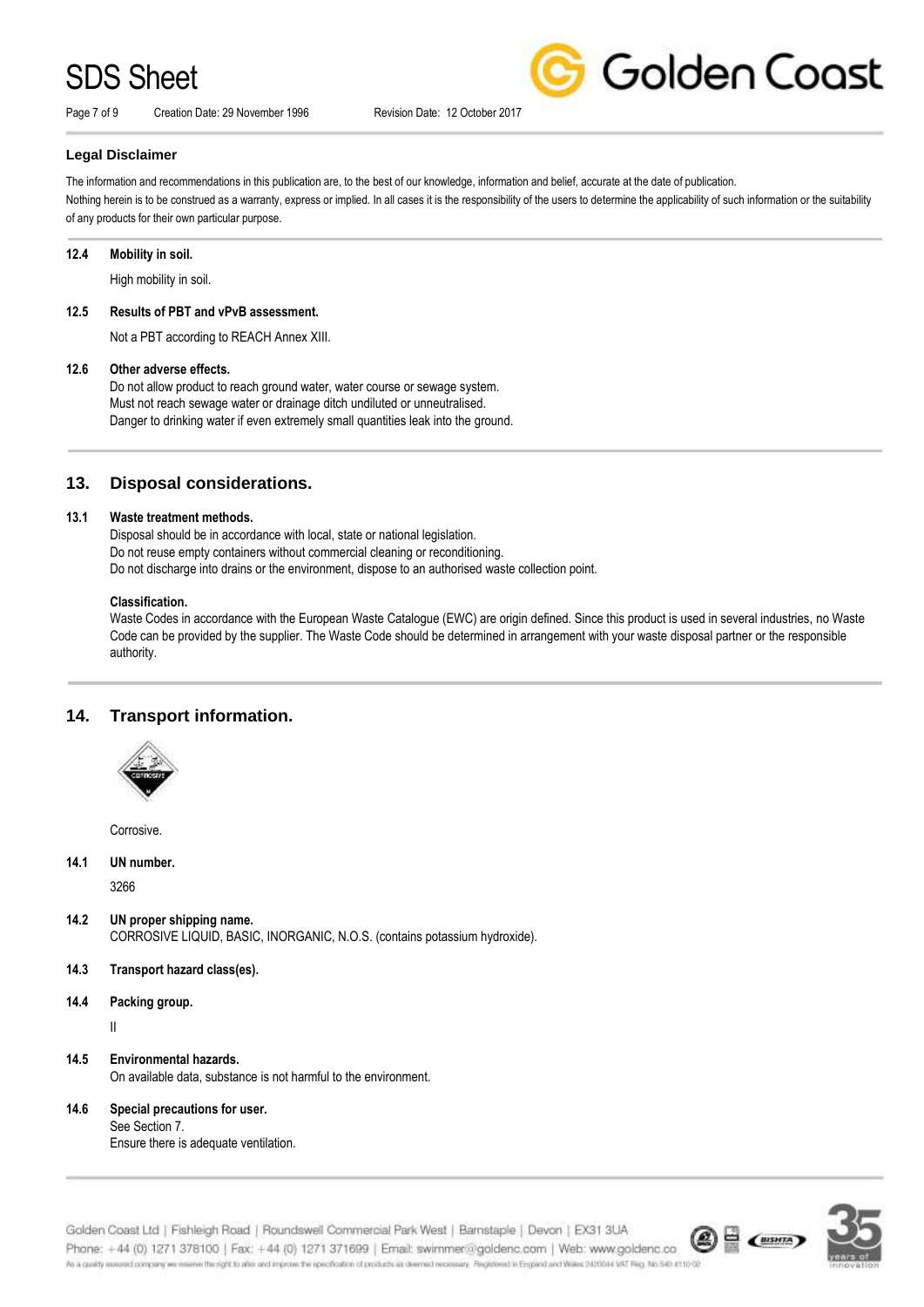Page 8 of 9 Creation Date: 29 November 1996 Revision Date: 12 October 2017

Golden Coast

# **Legal Disclaimer**

The information and recommendations in this publication are, to the best of our knowledge, information and belief, accurate at the date of publication. Nothing herein is to be construed as a warranty, express or implied. In all cases it is the responsibility of the users to determine the applicability of such information or the suitability of any products for their own particular purpose.

# **14.7 Transport in bulk according to Annex II of MARPOL 73/78 and the IBC code.**

Not applicable.

#### **Other information.** Road/Rail (ADR/RID).

|             | ROAD/RAII (ADR/RID).  |                                                                            |
|-------------|-----------------------|----------------------------------------------------------------------------|
|             | Proper shipping name: | CORROSIVE LIQUID, BASIC, INORGANIC, N.O.S. (contains potassium hydroxide). |
|             | ADR UN No:            | 3266                                                                       |
|             | ADR hazard class:     | 8                                                                          |
|             | ADR packing group:    | $\mathsf{II}$                                                              |
|             | Tunnel code:          | Ε.                                                                         |
| Sea (IMDG). |                       |                                                                            |
|             | Proper shipping name: | CORROSIVE LIQUID, BASIC, INORGANIC, N.O.S. (contains potassium hydroxide). |
|             | IMDG UN No:           | 3266                                                                       |
|             | IMDG hazard class:    | 8                                                                          |
|             | IMDG pack group:      | $\mathsf{II}$                                                              |
|             | Air (ICAO/IATA).      |                                                                            |
|             | Proper shipping name: | CORROSIVE LIQUID, BASIC, INORGANIC, N.O.S. (contains potassium hydroxide). |
|             | ICAO UN No:           | 3266                                                                       |
|             | ICAO hazard class:    | 8                                                                          |
|             | ICAO packing group:   | $\mathsf{II}$                                                              |
|             |                       |                                                                            |

# **15. Regulatory information.**

# **15.1 Safety, health and environmental regulations/legislation specific for the substance or mixture.**

This Safety Data Sheet is provided in compliance with REACH Regulation (EC) No 1907/2006.

# **15.2 Chemical safety assessment.**

No information available.

# **16. Other information.**

| Text of R and S phrase codes used in this safety data sheet. |                                          |  |
|--------------------------------------------------------------|------------------------------------------|--|
| H302:                                                        | Harmful if swallowed.                    |  |
| H314:                                                        | Causes severe skin burns and eye damage. |  |
| H318:                                                        | Causes serious eye damage.               |  |
| R22:                                                         | Harmful if swallowed.                    |  |
| R35:                                                         | Causes severe burns.                     |  |
| R41:                                                         | Risk of serious damage to eyes.          |  |
|                                                              |                                          |  |